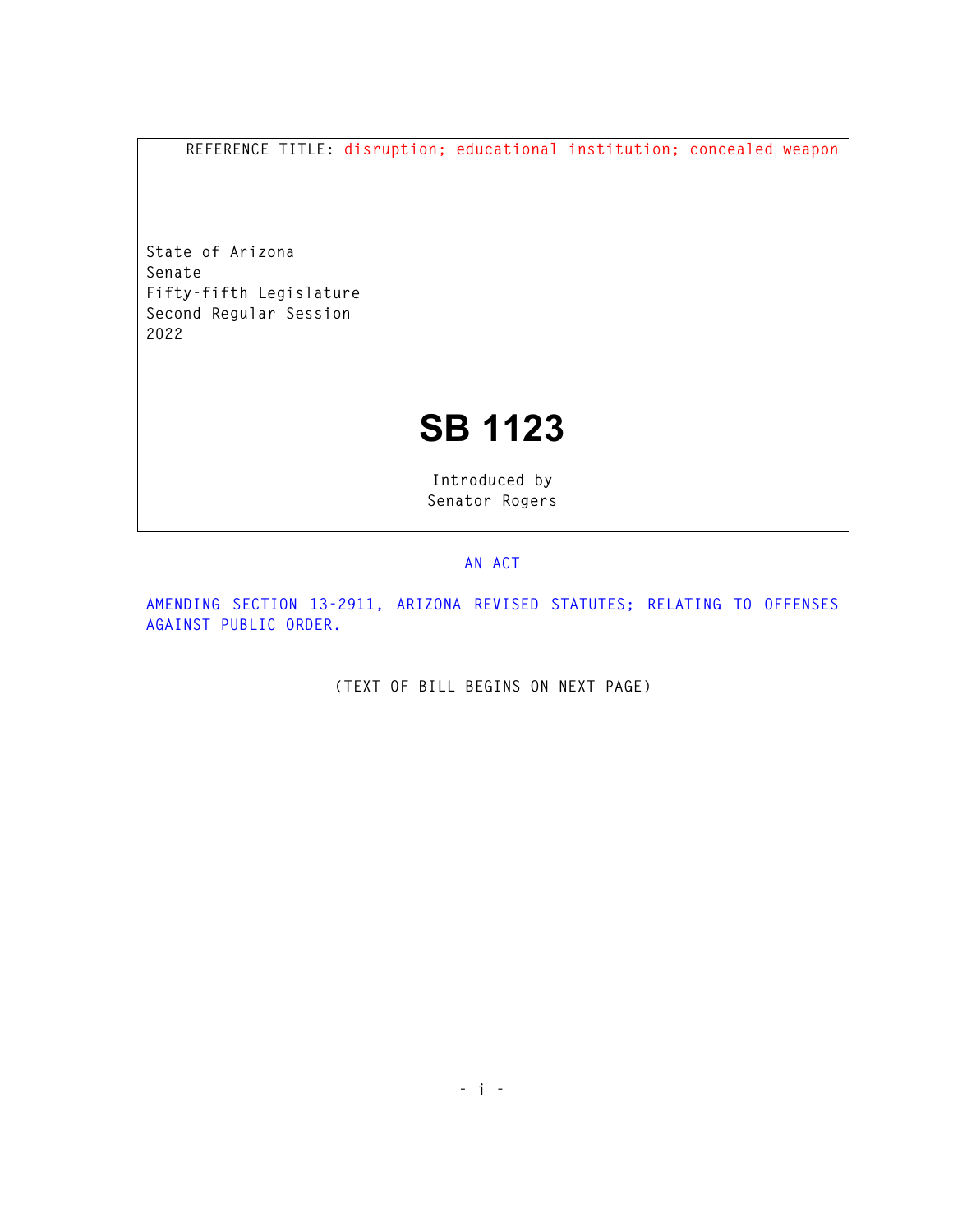**1 Be it enacted by the Legislature of the State of Arizona: 2 Section 1. Section 13-2911, Arizona Revised Statutes, is amended to 3 read: 4 13-2911. Interference with or disruption of an educational 5 institution; violation; classification; 6 definitions 7 A. A person commits interference with or disruption of an 8 educational institution by doing any of the following: 9 1. Intentionally, knowingly or recklessly interfering with or 10 disrupting the normal operations of an educational institution by either: 11 (a) Threatening to cause physical injury to any employee or student 12 of an educational institution or any person on the property of an 13 educational institution. 14 (b) Threatening to cause damage to any educational institution, the 15 property of any educational institution or the property of any employee or 16 student of an educational institution. 17 2. Intentionally or knowingly entering or remaining on the property 18 of any educational institution for the purpose of interfering with the 19 lawful use of the property or in any manner as to deny or interfere with 20 the lawful use of the property by others. 21 3. Intentionally or knowingly refusing to obey a lawful order given 22 pursuant to subsection C of this section. 23 B. To constitute a violation of this section, the acts that are 24 prohibited by subsection A, paragraph 1 of this section are not required 25 to be directed at a specific individual, a specific educational 26 institution or any specific property of an educational institution. 27 C. The chief administrative officer of an educational institution 28 or an officer or employee designated by the chief administrative officer 29 to maintain order may order a person to leave the property of the 30 educational institution if the officer or employee has reasonable grounds 31 to believe either that: 32 1. Any person or persons are committing any act that interferes 33 with or disrupts the lawful use of the property by others at the 34 educational institution. 35 2. Any person has entered on the property of an educational 36 institution for the purpose of committing any act that interferes with or 37 disrupts the lawful use of the property by others at the educational 38 institution. 39 D. The appropriate governing board of every educational institution 40 shall adopt rules pursuant to title 41, chapter 6 for the maintenance of 41 MAINTAINING public order on all property of any educational institution 42 under its jurisdiction that is used for educational purposes and shall 43 provide a program for the enforcement of ENFORCING its rules. The rules 44 shall govern the conduct of students, faculty and other staff and all 45 members of the public while on the property of the educational**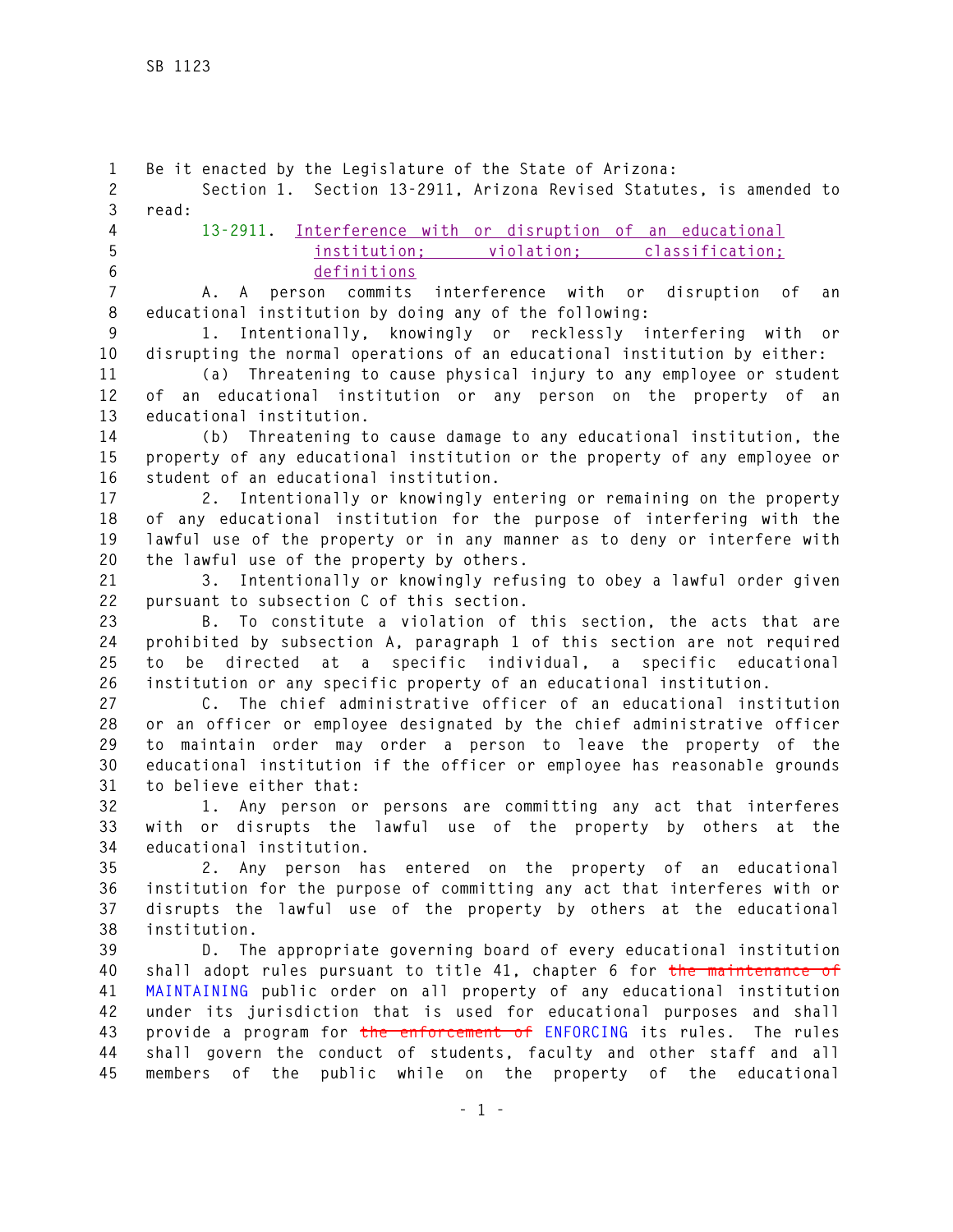**1 institution. Penalties for violations of VIOLATING the rules shall be 2 clearly set forth and enforced. Penalties shall include provisions for 3 the ejection of a violator from the property and, in the case of a 4 student, faculty member or other staff violator, the violator's suspension 5 or expulsion or any other appropriate disciplinary action. A governing 6 board shall amend its rules as necessary to ensure the maintenance of 7 public order. Any deadly weapon, dangerous instrument or explosive that 8 is used, displayed or possessed by a person in violation of a rule adopted 9 pursuant to this subsection shall be forfeited and sold or otherwise 10 disposed of pursuant to section 13-3105 and chapter 39 of this title. 11 This subsection does not do either of the following:** 

**12 1. Preclude school districts from conducting approved gun safety 13 programs on school campuses.** 

**14 2. Apply to private universities, colleges, high schools or common 15 schools or other private educational institutions.** 

**16 E. An educational institution is not eligible to receive any state 17 aid or assistance unless rules are adopted in accordance with this 18 section.** 

**19 F. This section does not prevent or limit the authority of the 20 governing board of any educational institution to discharge any employee 21 or expel, suspend or otherwise punish any student for any violation of 22 VIOLATING its rules, even though the violation is unlawful under this 23 chapter or is otherwise an offense.** 

**24 G. NOTWITHSTANDING SUBSECTION D OF THIS SECTION, THE GOVERNING 25 BOARD OF ANY UNIVERSITY, COLLEGE OR COMMUNITY COLLEGE SHALL NOT ENACT OR 26 ENFORCE ANY POLICY OR RULE THAT PROHIBITS THE POSSESSION OF A CONCEALED 27 WEAPON BY A PERSON WHO POSSESSES A VALID PERMIT RECOGNIZED OR ISSUED 28 PURSUANT TO SECTION 13-3112 OR THE TRANSPORTATION OR STORAGE OF A FIREARM 29 PURSUANT TO SECTION 12-781.** 

**30 G. H. This section may be enforced by any peace officer in this 31 state wherever and whenever a violation occurs.** 

**32 H. I. Restitution under sections 8-341, 8-345 and 13-603 applies 33 to any financial loss that is suffered by a person or educational 34 institution as a result of a violation of this section.** 

**35 I. J. Notwithstanding section 15-341 and subsection D of this 36 section, the governing board of an educational institution may not adopt 37 or enforce any policy or rule that prohibits the lawful possession or 38 carrying of a deadly weapon on a public right-of-way by a person or on or 39 within a person's means of transportation.** 

**40 J. K. Interference with or disruption of an educational 41 institution pursuant to subsection A, paragraph 1 of this section is a 42 class 6 felony. Interference with or disruption of an educational 43 institution pursuant to subsection A, paragraph 2 or 3 of this section is 44 a class 1 misdemeanor.**